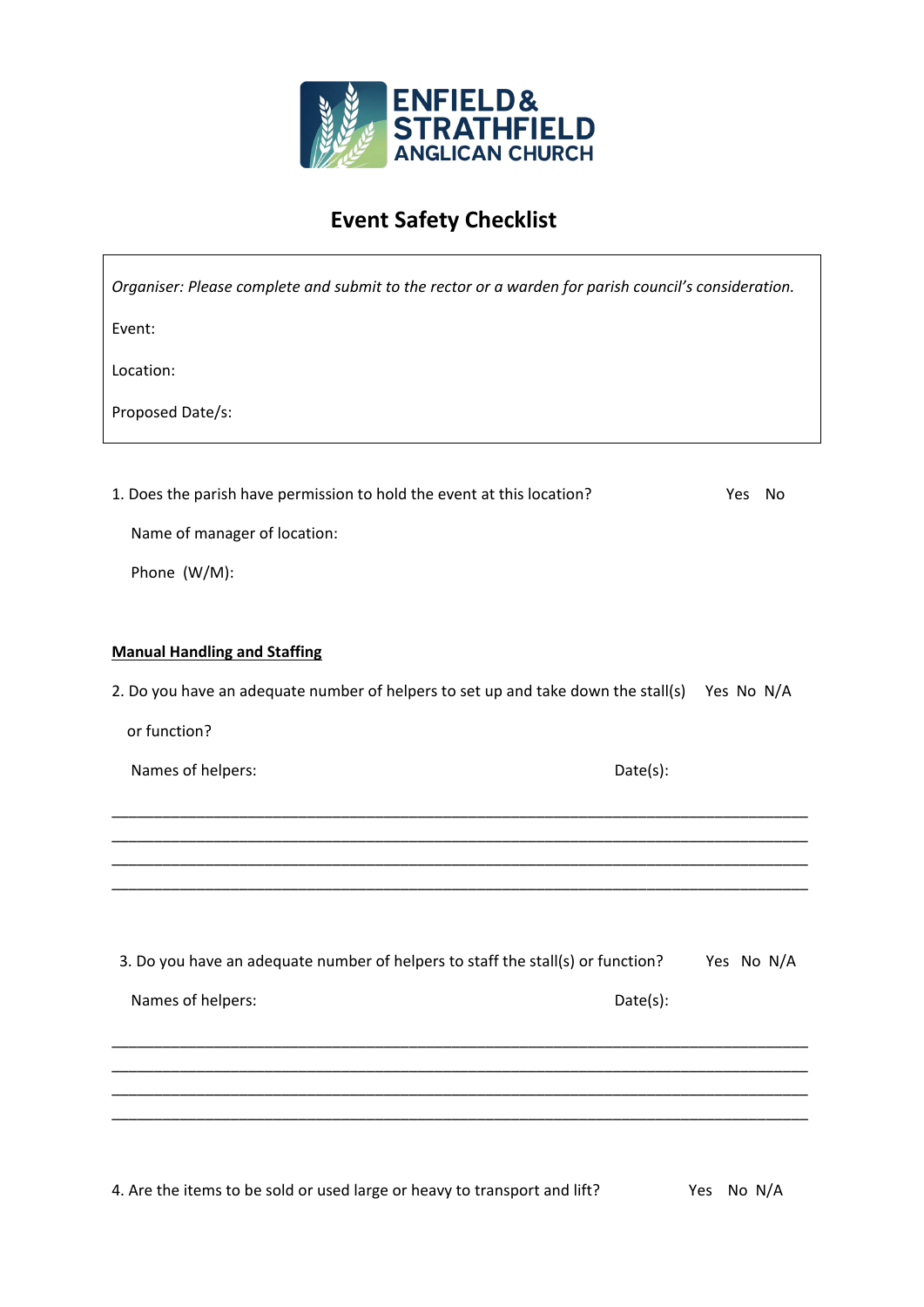| If yes, names of helpers / nature of assistance / equipment they can give:                                       |            | Date(s): |  |
|------------------------------------------------------------------------------------------------------------------|------------|----------|--|
| 5. Have you confirmed that suitable transport is available for equipment/goods?<br>Names of helpers:<br>Date(s): | Yes No N/A |          |  |
| 6. Is there preparation time required before the stall is held e.g. sorting out<br>Names of helpers:<br>Date:    | Yes        | No $N/A$ |  |
|                                                                                                                  |            |          |  |
| <b>Food Safety and Handling</b>                                                                                  |            |          |  |
| 7. Is food to be sold?                                                                                           | Yes        | No       |  |
| 8. Is food is not pre-packaged, is it correctly and clearly labelled with                                        |            |          |  |
| all ingredients listed?                                                                                          | Yes        | No       |  |
| 9. Is adequate refrigeration available for products such as butter, cream,                                       |            |          |  |
| milk, meat?                                                                                                      | Yes No N/A |          |  |
| 10. Are gloves available for handling food for sale and for food preparation?                                    | Yes No N/A |          |  |
| 11. Are aprons available for food preparation and cooking?                                                       | Yes No N/A |          |  |
| 12. Are hand washing facilities/antibacterial wipes available?                                                   | Yes        | No       |  |
| 13. Is adequate shade available to protect food from heat and spoilage?                                          | Yes        | No       |  |
| 14. If cooking, hair nets, apron, gloves necessary (BBQ)                                                         | Yes        | No       |  |
| 15. Separate people handling money to those handling uncovered food or                                           |            |          |  |
| Cooking/preparing food.                                                                                          | Yes        | No       |  |